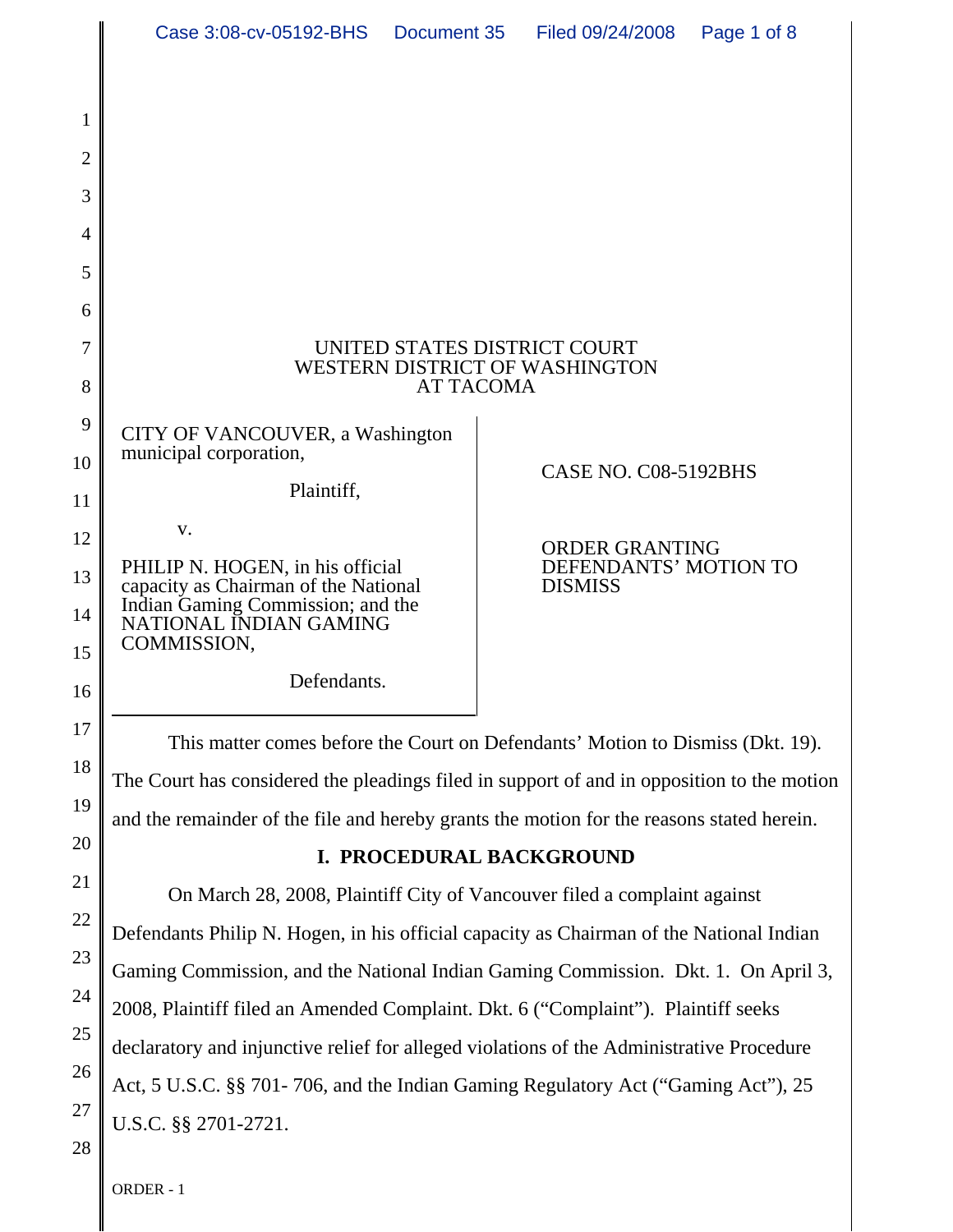1 2 3 4 On July 2, 2008, Defendants filed a Motion to Dismiss arguing that Plaintiff not only lacks standing to bring this action but also fails to state a claim upon which relief may be granted. Dkt. 19 at 1. On August 1, 2008, Plaintiff responded. Dkt. 29. On August 25, 2008, Defendants replied. Dkt. 30.

## **II. STATUTORY BACKGROUND**

6 7 8 9 10 11 12 13 14 15 In 1988, Congress enacted the Indian Gaming Regulatory Act "to provide a statutory basis for the operation of gaming by Indian tribes as a means of promoting tribal economic development, self-sufficiency, and strong tribal governments" and "to provide a statutory basis for the regulation of gaming by an Indian tribe adequate to shield it from organized crime and other corrupting influences, to ensure that the Indian tribe is the primary beneficiary of the gaming operation, and to assure that gaming is conducted fairly and honestly by both the operator and players." 25 U.S.C. § 2702. The Gaming Act applies only to federally-recognized tribes, *id*. § 2703(5), which may conduct gaming only on "Indian lands" within the tribes' jurisdiction. *See id*. § 2710. The term "Indian lands" is defined as follows:

- 16 17 18 19 (A) all lands within the limits of any Indian reservation; and (B) any lands title to which is either held in trust by the United States for the benefit of any Indian tribe or individual or held by any Indian tribe or individual subject to restriction by the United States against alienation and over which an Indian tribe exercises governmental power. *Id.* § 2703(4). The Indian Gaming Commission has clarified the term as follows:
	- (a) Land within the limits of an Indian reservation; or (b) Land over which an Indian tribe exercises governmental power
	- and that is either-- (1) Held in trust by the United States for the benefit of any Indian tribe or individual; or
	- (2) Held by an Indian tribe or individual subject to restriction by the United States against alienation.
- 24 25 C.F.R. § 502.12
- 25 The Act establishes three classes of gaming. Tribes have exclusive authority over
- 26 Class I social and traditional games with prizes of minimal value. 25 U.S.C. §§ 2703(6),
- 27  $2710(a)(1)$ . Class II gaming, which includes bingo and certain "non-banking" card
- 28

20

21

22

23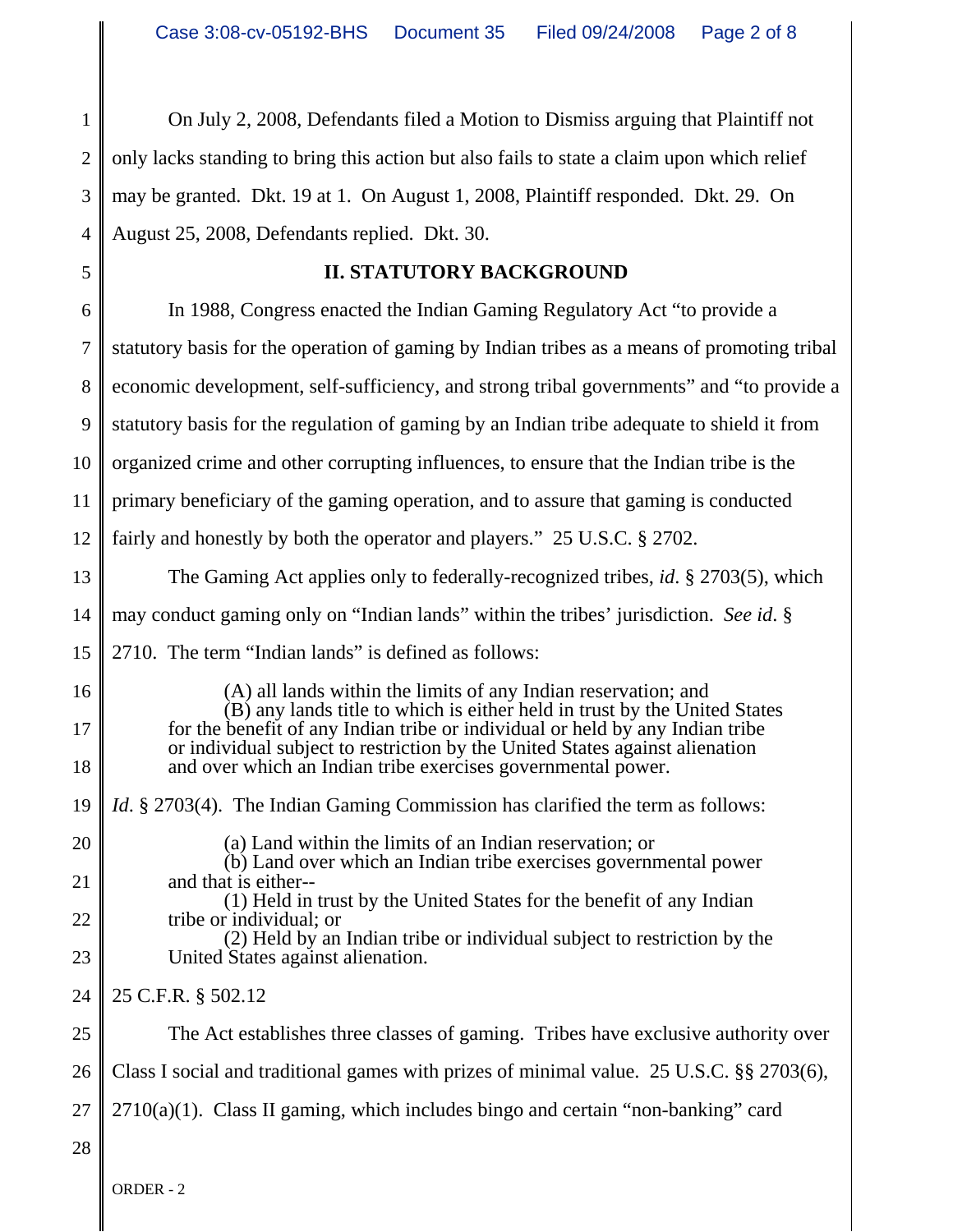1 2 3 4 5 games, *id*. § 2703(7), can occur if the state allows such gaming for other groups. *Id*. §§ 2703, 2710(b). The tribes and the Commission share regulatory duties over Class II gaming. *Id*. § 2710(b). Class III gaming, which includes more traditional "casino" games, including slot machines, roulette, poker, blackjack, etc., can occur lawfully only pursuant to a tribal-state compact. *Id*. §§ 2703(8), 2710(d).

6 7 8 Subject to certain criteria listed in the statute, "[t]he Chairman shall approve any tribal ordinance or resolution concerning the conduct, or regulation of class II gaming on the Indian lands within the tribe's jurisdiction  $\ldots$ ." 25 U.S.C. § 2710(b)(2).

9

#### **III. FACTUAL BACKGROUND**

10 11 12 13 14 15 16 17 18 This dispute arises out of the Cowlitz Indian Tribe's attempt to construct and operate a gaming facility in Clark County Washington. The Cowlitz Tribe is a federally recognized Indian tribe. *See* Reconsidered Final Determination for Federal Acknowledgment of the Cowlitz Indian Tribe, 67 Fed. Reg. 607 (Jan. 4, 2002); Final Determination To Acknowledge the Cowlitz Indian Tribe, 65 Fed. Reg. 8436 (Feb. 18, 2000). Under Section 465 of the Indian Reorganization Act, 25 U.S.C. §§ 465-494a, federally recognized tribes may petition the Secretary of the Department of the Interior to have land "taken in the name of the United States in trust for the Indian tribe or individual Indian for which the land is acquired."

19 **A. The Property**

20 21 22 23 24 25 26 27 On March 12, 2004, the Cowlitz formally petitioned the Pacific Region of the Bureau of Indian Affairs at Interior requesting that the Secretary take into federal trust approximately 151.87 acres of land in Clark County, Washington (the "Property"). *See* Administrative Record ("AR") at 1643. The current owner of the Property is Salishan-Mohegan, LLC, a Washington limited liability company. *See* AR at 3675 (Clark County Title). The Department of the Interior stated that the Record of Decision on the proposed request will be issued on or after July 1, 2008. 73 Fed. Reg. 31143 (May 30, 2008). To date, that decision has not been issued.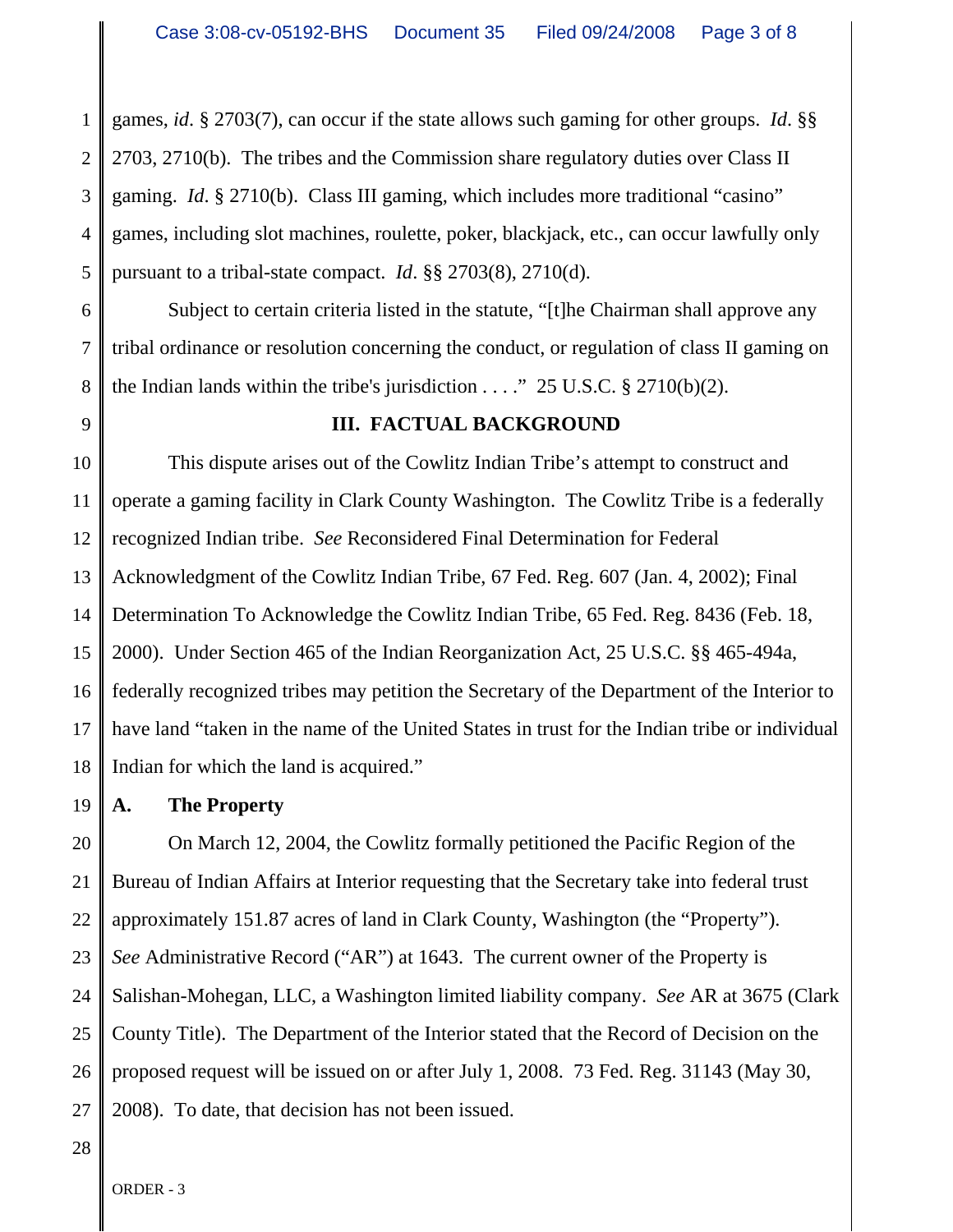1

### **B. The Class II Gaming Ordinance**

2 3 4 5 6 7 8 9 10 On August 22, 2005, the Cowlitz Tribe adopted Tribal Council Ordinance No. 05-2 ("Gaming Ordinance") for the purpose of governing "Class II gaming operations on the Tribe's Indian Lands." *See* AR at 1643. On August 29, 2005, the Cowlitz submitted a request to the Indian Gaming Commission for review and approval of the Gaming Ordinance and an opinion on whether, if acquired in trust by the United States, the Property would qualify as "Indian lands" under the Gaming Act. *Id*. at 1622. Plaintiff claims that "[a]n 'Indian lands' determination . . . is necessary prior to approval of any proposed gaming ordinance, because if gaming is proposed to occur on non-Indian lands, [Defendants] lack jurisdiction to approve the ordinance." Complaint, ¶ 58.

11 12 13 14 15 On November 23, 2005, the Indian Gaming Commission's Chairman, Mr. Hogan, issued a letter that approved the Gaming Ordinance. AR at 1622. The approval, however, was "expressly contingent" upon the Department of the Interior taking the Property into trust and the Cowlitz tribe exercising governmental power over the Property. *Id*.

16 17 18 19 20 21 22 23 24 25 26 27 On October 17, 2007, the Cowlitz tribe submitted a proposed amendment to the approved Gaming Ordinance. *Id.* at 770. Tribal Council Ordinance No. 07-30 revised Section 22 of the Gaming Ordinance, which was the Environmental and Public Health and Safety section. Complaint, ¶ 36. On November 26, 2008, Plaintiff submitted proposed comments to Defendants expressing how the City would be negatively impacted by the construction of the gaming facility. *See* AR at 701-18. Plaintiff claimed that it would be adversely impacted by "the effect of 97% of problem gamblers not seeking treatment and . . . increased crime, bankruptcy, divorce, domestic violence, and mental and physical health issues." *Id*. at 708. Moreover, Plaintiff claimed that the tribe failed "to account for the impact on the City of adding 4000 more direct construction workers and 3000 operational workers on low to moderate housing stocks which are already stressed." *Id*.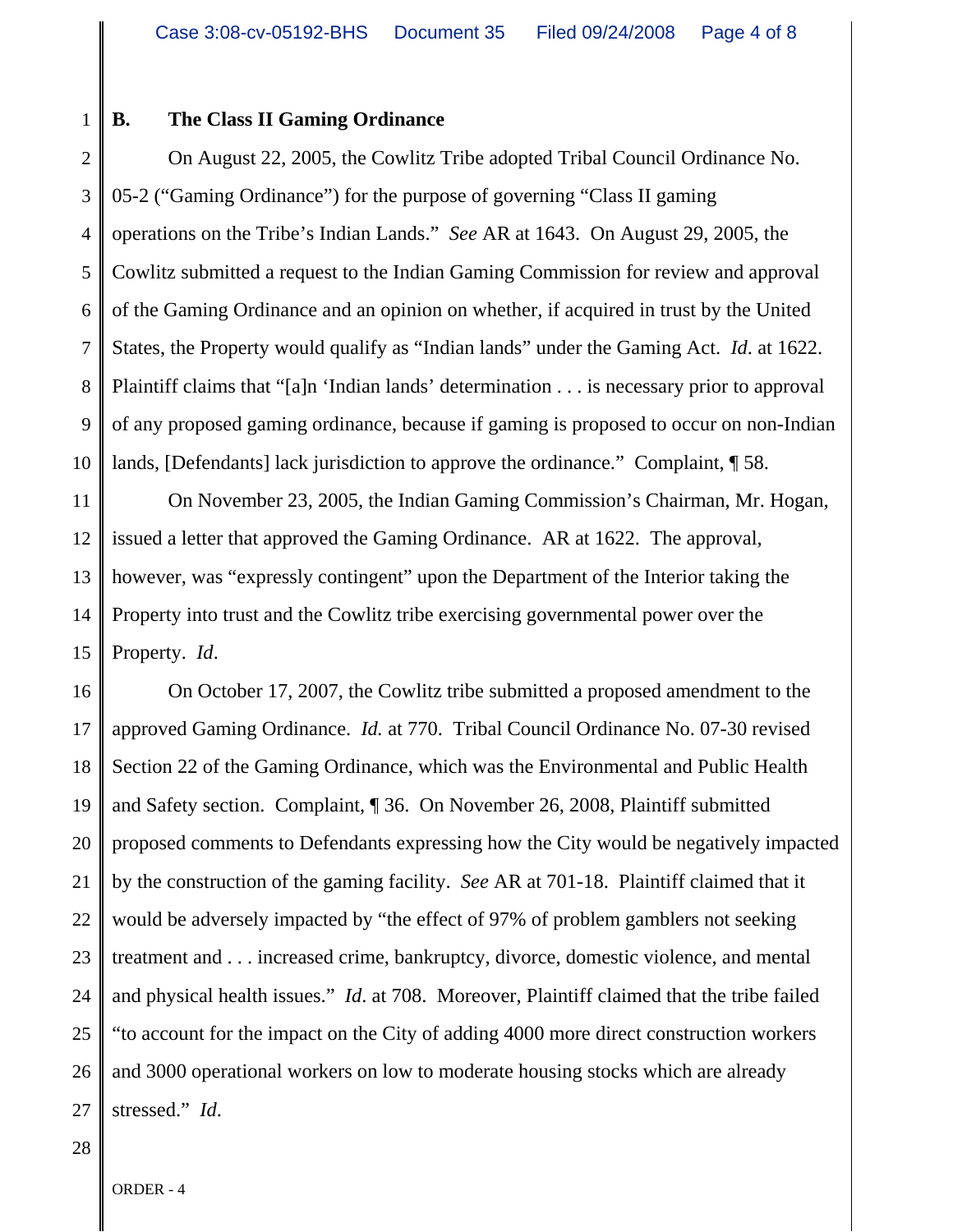1 2 On January 8, 2008, Mr. Hogen issued a letter approving the Cowlitz tribe's proposed amendment. AR at 1-2.

3

### **IV. DISCUSSION**

4 5 6 Defendants move the Court to dismiss this action because (1) Plaintiff lacks standing to bring this action and (2) Plaintiff fails to state a claim upon which relief may be granted. Dkt. 19 at 9.

7 **A. Standing**

8 9 10 Defendants claim that the Court lacks subject matter jurisdiction over this action because Plaintiff lacks standing to pursue its claims for violations of the Administrative Procedures Act and the Gaming Act. Dkt. 19 at 9.

11 12 13 14 15 16 17 18 19 20 Article III of the United States Constitution limits the jurisdiction of federal courts to cases and controversies. Under Article III, courts use the doctrine of standing "to identify those disputes which are appropriately resolved through the judicial process." *Lujan v. Defenders of Wildlife*, 504 U.S. 555, 560 (1992) (citing *Whitmore v. Arkansas*, 495 U.S. 149, 155 (1990)). To satisfy Article III standing, Plaintiff must demonstrate that "(1) it has suffered an 'injury in fact' that is (a) concrete and particularized and (b) actual or imminent, not conjectural or hypothetical; (2) the injury is fairly traceable to the challenged action of the defendant; and (3) it is likely, as opposed to merely speculative, that the injury will be redressed by a favorable decision." *Friends of the Earth, Inc. v. Laidlaw Envtl. Servs. (TOC), Inc*., 528 U.S. 167, 180-81 (2000).

21

## **1. Injury in Fact**

22

23

24

Plaintiff outlines its injury as follows:

Because the [Commission] has already approved gaming on the Tribe's proposed casino site, *if* the site is taken into trust, gaming on the site *will inevitably* follow, making it *likely* that the City's interests will be harmed.

25 26 Dkt. 29 at 11 (emphasis added). Similar to games of chance, the probability that a hypothetical will actually occur is directly proportional to the number of conditions upon

- 27 which it is based. In this case, Plaintiff's alleged adverse consequences resulting from the
- 28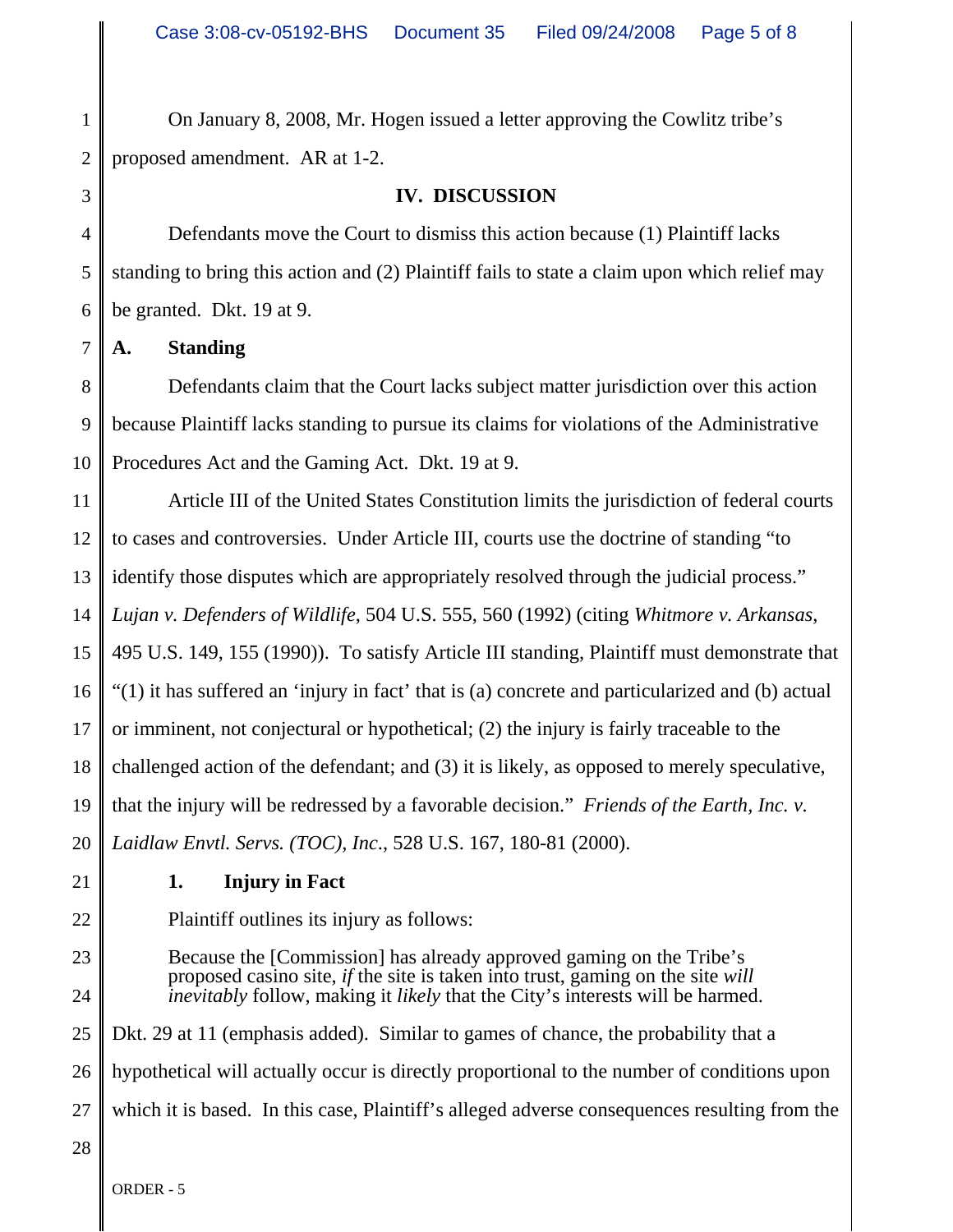1 2 3 construction of a casino ten miles from its city limits are neither actual nor imminent. Realizing this weakness, Plaintiff concedes that its "claim is directed to an alleged procedural violation." Dkt. 29 at 9.

4 5 6 7 8 9 10 11 12 When a plaintiff claims that it has suffered a "procedural injury," the plaintiff must allege "that (1) the [agency] violated certain procedural rules; (2) these rules protect [a plaintiff's] concrete interests; and (3) it is reasonably probable that the challenged action will threaten their concrete interests." *City of Sausalito v. O'Neill*, 386 F.3d 1186, 1197 (9th Cir. 2004) (citing *Citizens for Better Forestry v. U.S. Dep't of Agric*., 341 F.3d 961, 969-70 (9th Cir. 2003)). Moreover, "for Article III purposes, [the court] may recognize a 'procedural injury' when a procedural requirement has not been met, so long as the plaintiff also asserts a 'concrete interest' that is threatened by the failure to comply with that requirement." *Id*.

13 14 15 16 17 18 19 20 21 22 23 24 25 26 27 "The Chairman shall approve any tribal ordinance or resolution concerning the conduct, or regulation of class II gaming on the Indian lands within the tribe's jurisdiction . . . ." 25 U.S.C. § 2710(b). Plaintiff claims that its "alleged procedural violation" is "the [Commission's] decision to approve the Tribe's Amended Gaming Ordinance for class II gaming on lands . . . despite the fact that the proposed casino site does not constitute 'Indian lands' for purposes of [the Gaming Act]." Dkt. 29 at 10. Defendants contend that Plaintiff's "standing argument is premised upon the assumption that 25 U.S.C. § 2710 affords it a procedural right." Dkt. 30 at 2. Defendants argue that "there is no requirement that the [Commission] determine that a gaming ordinance only apply to currently existing Indian lands prior to deciding whether to approve a submitted ordinance." *Id*. at 3. The Court agrees with Defendants as Plaintiff has failed to show what provision of 25 U.S.C. § 2710 requires that, as Plaintiff concludes, "the [Commission should] decide the 'Indian lands' question prior to acting on an ordinance." In other words, Plaintiff has not shown that 25 U.S.C. § 2710(b) imposes a procedural requirement on Defendants. *See, e.g., Citizens for Better Forestry*, 341 F.3d at 970-71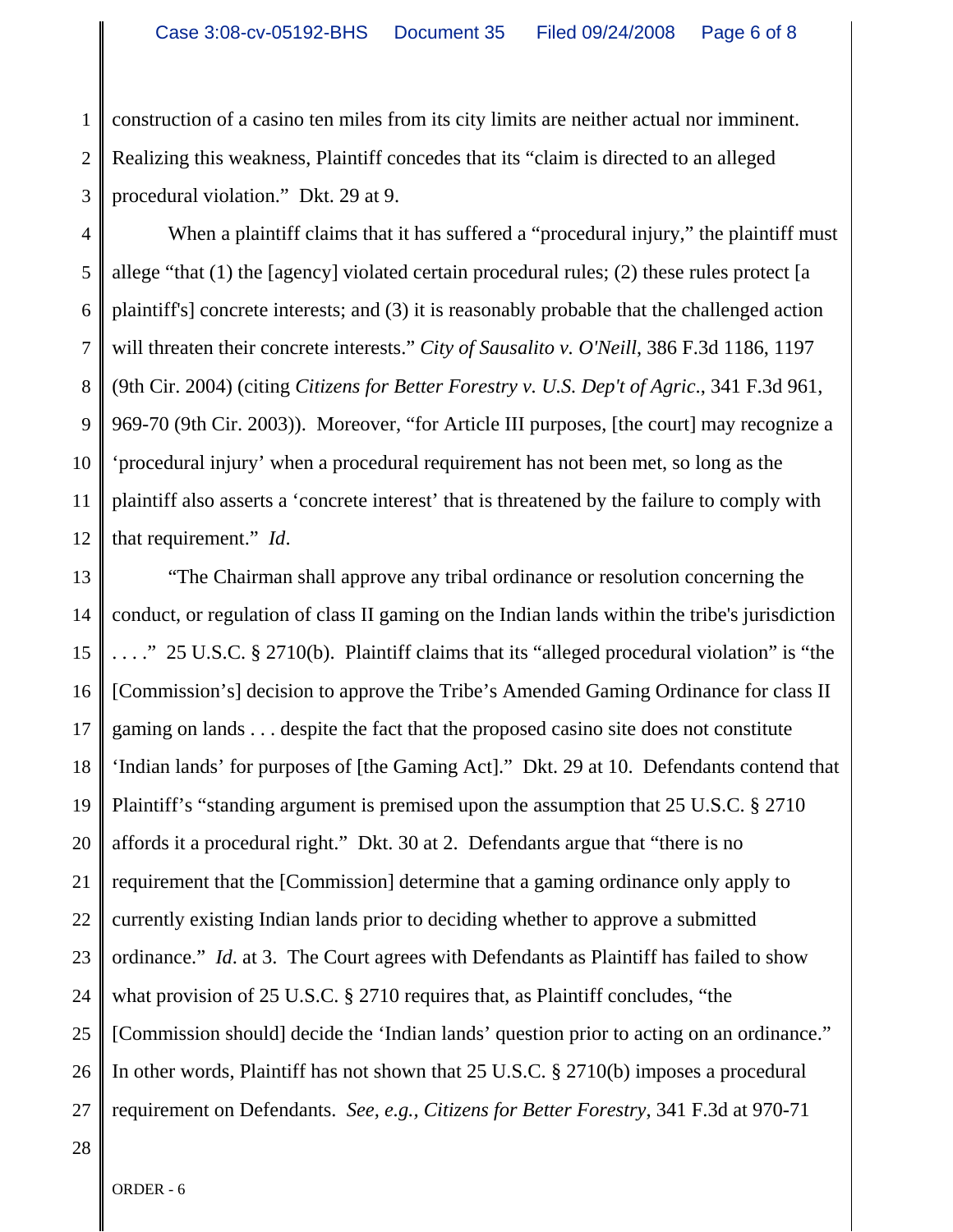1 2 3 (National Environmental Policy Act affords public a right to comment and participate and Endangered Species Act provides for procedural consultation in connection with agency actions).

4 5 Therefore, Plaintiff has failed to show a sufficient injury in fact to satisfy Article III standing.

6

# **2. Causation and Redressability**

7 8 9 10 11 12 Assuming Plaintiff has alleged a procedural injury in fact, it "can establish standing without meeting all the normal standards for redressability and immediacy." *Hall v. Norton*, 266 F.3d 969, 975 (9th Cir. 2001) (internal quotations omitted). While Plaintiff may have problems showing that Defendants are the cause of its alleged injuries, the Court is not convinced that those injuries will be adequately redressed by a favorable decision in this lawsuit.

13 14 15 16 17 18 19 20 21 22 23 Plaintiff requests that the Court declare the permit invalid and issue an injunction preventing Defendants from proceeding with any further consideration of any gaming ordinance submitted by the Cowlitz. Complaint at 11-12. However, Defendants' approval of the Cowlitz's gaming ordinance is currently inoperative because the Cowlitz tribe does not own the tract of land on which gaming is proposed. Thus, Plaintiff has failed to show that a favorable decision will have any affect on the status quo. Moreover, Plaintiff has failed to explain how this Court's imposition of a procedural timing requirement will alleviate the substantive nature of its alleged injuries. In other words, whether Defendants issue their approval today, tomorrow, or on some unknown future date, Plaintiff will still face their alleged injuries. Even under relaxed standards, Plaintiff has failed to meet its burden on the third prong of the test for Article III standing.

24 **B. Prudential Standing**

25 26 27 Once a plaintiff satisfies the constitutional Article III standing, the plaintiff must also show that it satisfies non-constitutional standing by demonstrating that it "has been granted a right to sue by the statute under which [it] brings suit." *City of Sausalito*, 386